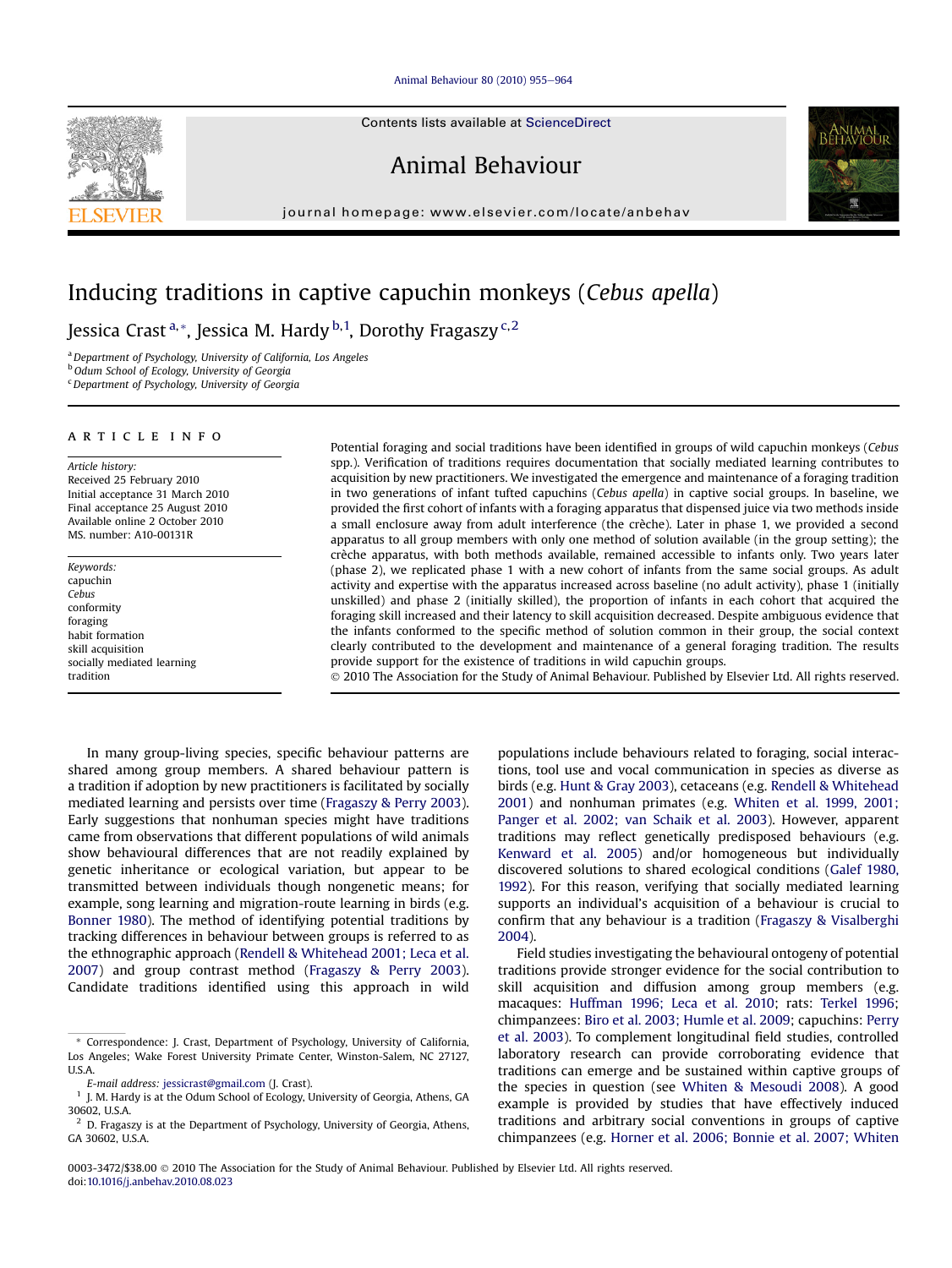[et al. 2007](#page-8-0)). Providing empirical evidence for the role of socially mediated learning in the acquisition and maintenance of a behaviour pattern among group members strengthens the claims for traditions in wild populations of chimpanzees. In addition, controlled laboratory studies can clarify the social-learning mechanisms underlying behavioural transmission between individuals, which can help guide longitudinal field studies aimed at verifying traditions in natural settings.

The goal of the present study was to lend credence to claims of behavioural traditions in wild capuchin monkey populations by showing that traditions can develop and persist over time in groups of captive capuchins (Cebus apella). Interpopulation and withingroup differences in various foraging and social behaviours have been identified as candidate traditions in groups of wild capuchins. For example, groups of capuchins vary in their use of specific food selection and processing behaviour and the social context appears to contribute to acquisition and maintenance of skills by new practitioners (e.g. [Panger et al. 2002; Fragaszy et al. 2004; O](#page-8-0)'Malley [& Fedigan 2005a; Ottoni & Izar 2008; Perry 2009](#page-8-0)). In addition, groups of white-faced capuchins, Cebus capucinus, at various sites in Costa Rica engage in idiosyncratic social behaviours ('games') that involve extracting items from one another's mouth and placing fingers inside one another's nose and/or mouth [\(Perry et al. 2003](#page-8-0)). Numerous field and captive studies suggest that capuchins experience a general support from the social context when learning a new behaviour pattern (e.g. [Visalberghi & Fragaszy 1995; Bonnie](#page-9-0) [& de Waal 2007; Meunier et al. 2008; Gunst et al. 2008\)](#page-9-0). For example, mere proximity to others' foraging appears to influence acquisition of sex-typical foraging behaviour in black-capped capuchins, Cebus nigritus [\(Agostini & Visalberghi 2005\)](#page-8-0). Stimulated by the social context to explore individually, capuchins may develop idiosyncratic ways of performing a particular behaviour or achieving a particular goal. Alternatively, capuchins may be influenced by particular groupmates to learn a specific form or technique of a behaviour pattern, one that is similar to that of others in their group (e.g. [Perry 2009](#page-8-0)).

To determine whether traditions could be induced in captive capuchins, we provided a foraging apparatus to several socially housed groups of capuchins. Two different action sequences could be used to obtain juice from the apparatus (each action sequence will hereafter be referred to as a 'method of solution'). The behavioural tradition of interest was performance of the foraging skill, which was operationally defined as obtaining juice from the apparatus using at least one method of solution. We examined the acquisition of the foraging skill and subsequent use of the apparatus by infants (ages  $7-18$  months) of two cohorts (i.e. generations), first in a baseline phase and later in experimental phases separated by 2 years (phase 1 and phase 2). During baseline and the experimental phases, the foraging apparatus was provided inside a small wire-mesh enclosure within the group's outdoor enclosure (termed the 'crèche') that permitted entry only to infants and juveniles (see Fig. 1). Inside the crèche, infants could use both methods of solution to obtain juice; thus they had the opportunity to discover both methods of solution in an area that was within the group's enclosure (hereafter, the 'group setting') but removed from interference by adults. During phase 1 and 2 experimental sessions, all group members could access a second identical foraging apparatus in the group setting with only one method of solution baited with juice (one method of solution was pre-assigned to each group; Fig. 1). Thus, the first cohort of infants encountered the foraging apparatus without adult demonstrators (baseline sessions), and later encountered the apparatus in the presence of initially unskilled adults (phase 1 experimental sessions). In phase 2, the second cohort of infants first encountered the apparatus in the presence of skilled adults. This experimental design allowed us to disentangle the effects of experience with the foraging apparatus from the effects of the social context.

In this study, individuals within each group could discover a novel behaviour pattern (i.e. operation of the foraging apparatus) without specific training by experimenters. In addition, the emergence of a 'group norm' for method of solution was facilitated by baiting only one method in the group setting. Accordingly, we tested the following hypotheses: (1) that adult presence and proficiency with a particular behaviour pattern supports learning by new practitioners and (2) that the particular form, or technique, used by proficient group members biases new practitioners



Figure 1. Generalized aerial view of the testing set-up (not drawn to scale; positions of crèche and apparatuses varied across groups). Baseline sessions: both methods available in the crèche; phases 1 and 2 experimental sessions: both methods available in the crèche and one method available in the group setting.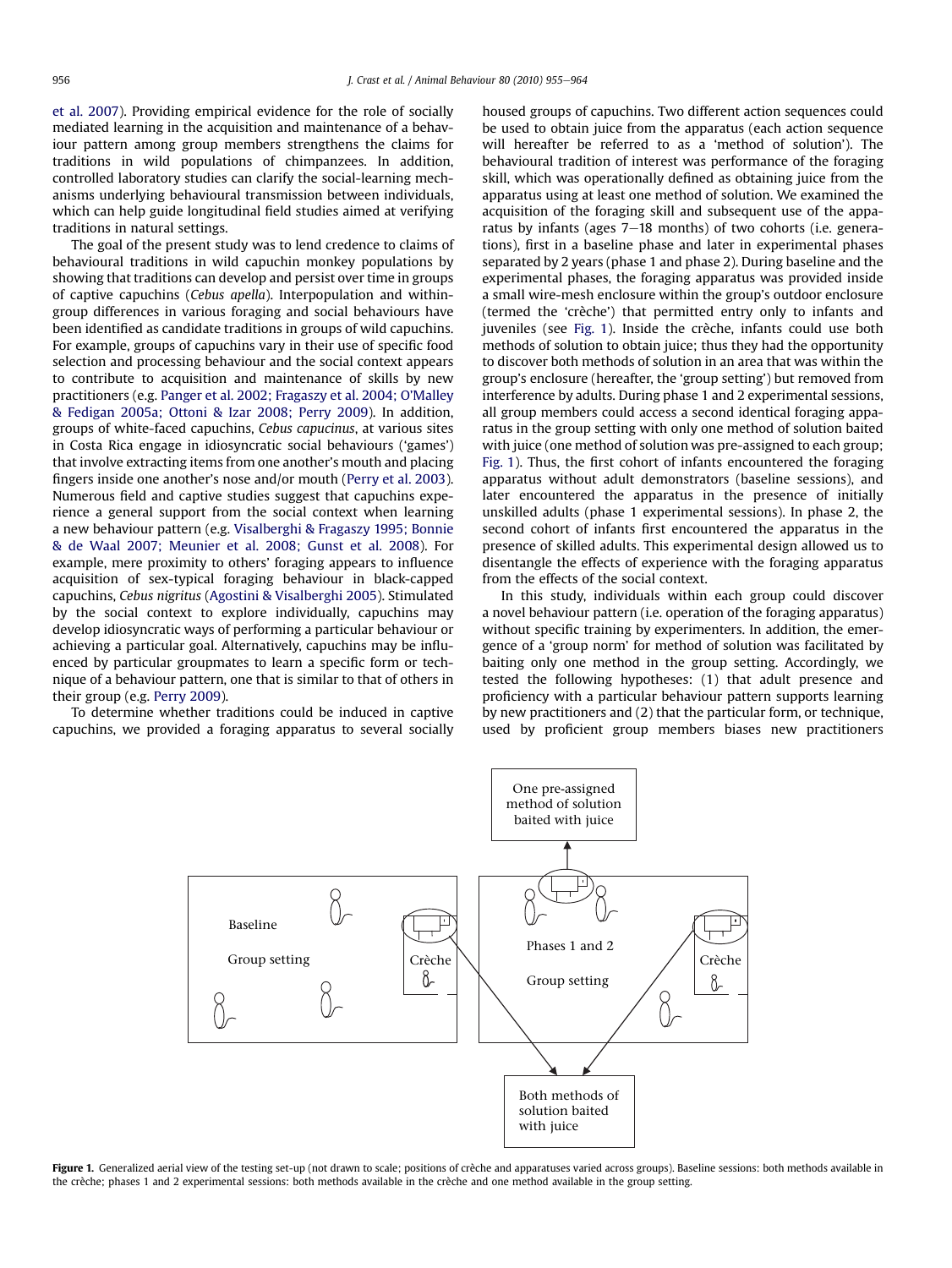<span id="page-2-0"></span>towards using the same technique. With regard to the first hypothesis, we predicted that a greater proportion of infants in the second cohort would acquire the foraging skill, and acquire it in fewer testing sessions, than infants in the first cohort. With regard to the second hypothesis, we predicted that when infants used the apparatus in the crèche, where both methods of solution were baited with juice, they would prefer the method of solution that was baited in the group setting (hereafter referred to as 'the group method of solution').

# **METHODS**

## Subjects and Housing

Focal subjects were 27 infant tufted capuchin monkeys (Cebus apella),  $7-18$  months of age, housed in social groups at LABS of Virginia (now Alpha Genesis, Inc., Yemassee, SC, U.S.A.). Table 1 presents details on the focal subjects and their social group. In baseline and phase 1, two social groups were tested, each housed in indoor-outdoor enclosures. In group 1 ( $N = 14$ ) the outdoor area was  $15.3 \times 7.5 \times 2.8 \text{ m } (321.3 \text{ m}^3)$ ; in group 2 (N = 17) the outdoor area was  $15.3 \times 15.2 \times 2.8 \text{ m } (651.2 \text{ m}^3)$ . During the 2-year interstice between phases, the two groups were rearranged into four smaller social groups housed in different indoor-outdoor enclosures. In group B ( $N = 11$ ) and group D ( $N = 9$ ) the outdoor areas were  $3.2 \times 5.8 \times 3$  m (55.7 m<sup>3</sup>); in group F (N = 10) and group G  $(N = 10)$  the outdoor areas were  $2.8 \times 5.5 \times 3$  m (46.2 m<sup>3</sup>). In the rearrangement of groups prior to phase 2, five adult females from phase 1 group 1 and one subject (Chunky) from phase 1 group 2

#### Table 1

Focal subjects' group (including group size and method of solution baited in the group setting), name, age in months at the start of testing, and description of other group members

| Group                                       | Subject | Age<br>(mo.) | Other group members                        |
|---------------------------------------------|---------|--------------|--------------------------------------------|
| Baseline and phase $1(N=16$ focal subjects) |         |              |                                            |
| Group $1(N=14)$                             | Thor    | 14           | One adult male (11 years)                  |
| Lever method                                | Dave    | 13           | Seven adult females (8-18 years)           |
|                                             | Spider  | 12           | One juvenile male (2.5 years)              |
|                                             | Fluffy  | 9            | Two young infants $(<1$ month)             |
|                                             | Ken     | 9            |                                            |
| Group $2(N=17)$                             | Chunky* | 18           | One adult male (20 years)                  |
| Wheel method                                | Spaz    | 18           | Four adult females (9-12 years)            |
|                                             | Cutie   | 18           | One juvenile male (3 years)                |
|                                             | Sadie   | 18           | Two young infants (2 months)               |
|                                             | Roger   | 18           |                                            |
|                                             | Patch   | 15           |                                            |
|                                             | Captain | 15           |                                            |
|                                             | Snake   | 15           |                                            |
|                                             | Fred    | 12           |                                            |
|                                             | Kitten* | 9            |                                            |
|                                             | $Leo^*$ | 7            |                                            |
| Phase $2(N=11$ focal subjects)              |         |              |                                            |
| Group B $(N=11)$                            | Janis   | 14           | One adult male (13 years)                  |
| Lever method                                | Stan    | 13           | Five adult females (10-20 years)           |
|                                             | Elvis   | 13           | One juvenile male (3.5 years)              |
|                                             | Buddy   | 11           |                                            |
| Group $D(N=9)$                              | Tonya   | 13           | One adult male (8.5 years)                 |
| Lever method                                | Houdini | 11           | Five adult females (8.5–19 years)          |
|                                             |         |              | One juvenile male (2 years)                |
| Group $F(N=10)$                             | Pel     | 11           | Two adult males (15 and 6 years)           |
| Wheel method                                | Tonto   | 11           | Four adult females $(11-14 \text{ years})$ |
|                                             |         |              | Two juveniles (2.5 years)                  |
| Group G $(N=10)$                            | Mobe    | 15           | Two adult males (18.5 and 13 years)        |
| Wheel method                                | Cabuki  | 9            | Three adult females (9-17 years)           |
|                                             | Gene    | 8            | Two juveniles (3 and 2.5 years)            |

\* These infants were juveniles in phase 2.

went to phase 2 group B. Four adult females and two subjects (Leo and Kitten) from phase 1 group 2 went to phase 2 Group F.

## Materials

#### Crèche enclosure

The crèche was a welded-wire cage ( $122 \times 74 \times 91$  cm) secured to the perimeter of the outdoor fencing approximately 1.33 m above the ground. Placement of the crèche within the group enclosure varied across groups to allow suitable filming of the infants' activity. A ramp led to an entryway wide enough to permit only juveniles and infants to pass through (juveniles were not considered as focal subjects but could enter the crèche). Hazelnuts and sticks were placed inside the crèche at the start of each testing session to encourage infants to enter and the crèche door was closed between testing sessions.

#### Foraging apparatus

The foraging apparatus was a rectangular box (15  $\times$  32  $\times$ 9 cm) with a smaller square box attached to the bottom right side  $(8.8 \times 7.5 \times 9 \text{ cm})$  manufactured from opaque PVC (see Fig. 2). Each of these portions of the apparatus housed a reservoir that could be filled with fruit juice, providing two separate juice dispensers (i.e. methods of solution). The larger part of the apparatus housed the 'lever method', which dispensed juice via pushing a lever up and down, releasing juice from a spout. The lever and spout projected perpendicularly from the front of the rectangular portion of the apparatus (each approximately 4 cm). The 'wheel method' was housed in the smaller part of the apparatus to the right of the lever method. Subjects could obtain juice by inserting a finger or tongue into an opening ('finger slot',  $1.3 \times 2.2$  cm) and turning a scalloped wheel that brought the juice up to the opening. One or both reservoirs (depending on apparatus location) were filled from the back side of the apparatus prior to each testing session and emptied and flushed with water at the end of each session.

In the group setting, the foraging apparatus was secured to an exterior fence panel of the outdoor enclosure. In phase 1, the group apparatus was situated near the ground. In phase 2, the group apparatus was situated approximately 1.33 m above the ground along a horizontal platform. The group apparatus was always mounted within 3 m of the crèche. Both the group and crèche apparatuses were positioned in locations easily videotaped from outside of the enclosure, so their relative positions varied across



Figure 2. Foraging apparatus: juice dispenser with two methods of solution, lever method and wheel method.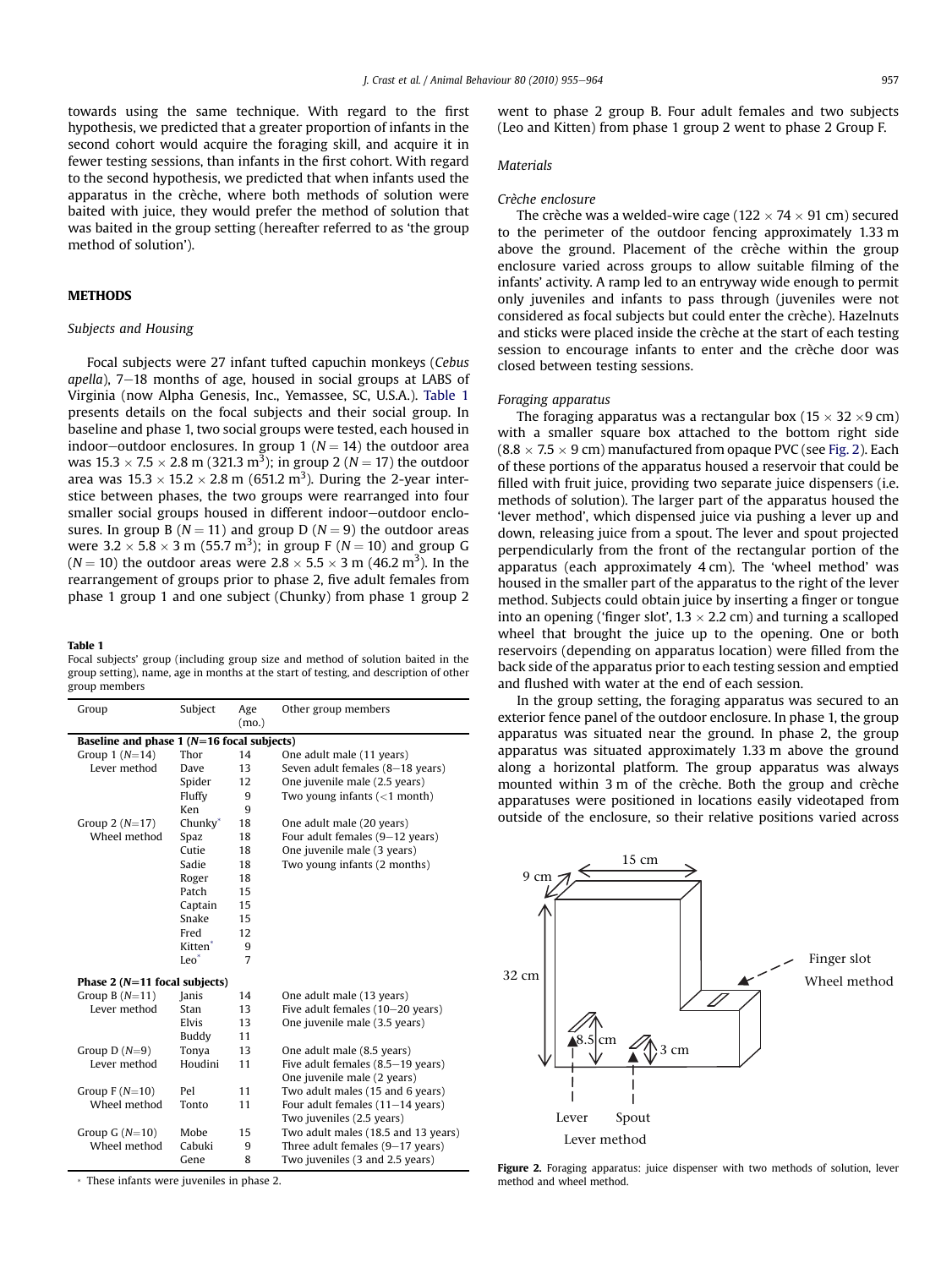<span id="page-3-0"></span>groups. During experimental sessions, the crèche and group settings were filmed concurrently.

## Experimental Design

The foraging apparatus was presented to six social groups of capuchin monkeys in testing phases separated by 2 years. Two groups were tested in baseline and phase 1, and four groups were tested in phase 2 (see [Table 1\)](#page-2-0). Testing consisted of the following sets of sessions in this sequence: habituation, baseline, phase 1 experimental, phase 2 habituation and phase 2 experimental.

#### Habituation

In each group, the subjects (the infants) were exposed to the crèche prior to baseline sessions. In each group, the crèche was opened and baited with food treats (such as peanuts and raisins) until each subject entered the crèche at least once.

# Baseline

The foraging apparatus was provided in the crèche to subjects  $(N = 16)$  in groups 1 and 2 for 20 30-minute testing sessions to document the subjects' use of the apparatus when no adults could access it. In the crèche, both methods of solution were baited with juice at all times.

#### Phase 1 experimental

During experimental sessions, one apparatus was available in the crèche, where both methods of solution remained baited with juice, and a second identical apparatus was available in the group setting where all group members could access it. Groups 1 and 2 experienced 12 30-minute testing sessions. In the group setting, only one method of solution was baited with juice and was referred to as the 'group method' (GM); use of the alternative method of solution resulted in no juice. In the crèche, the alternative method of solution was referred to as the 'nongroup method' (NGM). Group 1 was assigned the lever method as the group method (i.e. only the lever reservoir was filled with juice); group 2 was assigned the wheel method as the group method (i.e. the wheel reservoir was filled with juice; see [Table 1\)](#page-2-0). The adults in phase 1 had no previous experience with the foraging apparatus prior to experimental sessions, whereas the infants in phase 1 had been provided with opportunities to investigate the apparatus and learn the foraging skill in the crèche during baseline sessions.

# Phase 2 habituation/refamiliarization

As the groups had been separated into four new groups since the phase 1 experimental sessions ended (see [Subjects and Housing,](#page-2-0) and [Table 1\)](#page-2-0), there were some adult and juvenile group members that had no prior experience with the foraging apparatus from phase 1. In addition, those with prior experience had not encountered the apparatus for 2 years. Thus, a habituation/refamiliarization phase was administered to the adults and juveniles in each group until at least three adults per group were skilled at obtaining juice from the apparatus using the method of solution assigned to their group. The infants born during the intervening 2 years (i.e. the second cohort of subjects) were kept inside without visual access to the outdoor enclosure during these sessions.

#### Phase 2 experimental

Groups D, F and G experienced 12 30-minute testing sessions. Group B experienced 11 30-minute testing sessions because of logistical issues. As in phase 1, both methods of solution could be used in the crèche and one method of solution was baited in the group setting and assigned as the group method of solution. In groups B and D, the lever method was assigned as the group method of solution; in groups F and G, the wheel method was assigned as the group method of solution.

The experimental design allowed us to disentangle the effects of experience from the effects of social context. That is, the baseline-phase 1 experimental comparison (comparison 1; see Fig. 3) allowed us to track changes in the same infants' behaviour initially in the absence and later in the presence of adults, but the change in social context was confounded by their increasing experience with the apparatus over the course of testing. The more powerful comparisons of phase 1 experimental–phase 2 experimental and, especially, baseline-phase 2 experimental (comparisons 2 and 3, respectively; see Fig. 3) allowed us to track changes in the behaviour of two different cohorts of infants that were exposed to different social contexts.

## Testing Procedure

Baseline and phase 1 experimental sessions took place during June and July 2001. Phase 2 experimental sessions took place during April and May 2003. All testing sessions were videotaped. Testing sessions began in the morning, and one or two sessions were filmed each day, alternating between groups. To begin a testing session, all group members were moved to the indoor portion of their enclosure and the apparatuses were secured to the fencing in the outdoor area and/or in the crèche. A handful of hazelnuts and small sticks then were placed inside the crèche and the reservoirs for both methods of solution were filled with juice in the crèche. During experimental sessions, the apparatus reservoir corresponding to the assigned group method was filled with juice



Figure 3. Schematic of experimental design and planned comparisons of dependent variables (comparisons 1-3). Cohort 1 (tested in 2001) experienced baseline and phase 1 experimental sessions. Cohort 2 (tested in 2003) experienced phase 2 experimental sessions. During baseline, there was no adult activity with a foraging apparatus. During phase 1 and 2 experimental sessions, adults had access to a foraging apparatus. Dependent variables included (1) the proportion of infants in each group that acquired the foraging skill and (2) the mean session number of their first solutions. These measures were compared between baseline and phase 1 (comparison 1), phase 1 and phase 2 (comparison 2), and baseline and phase 2 (comparison 3).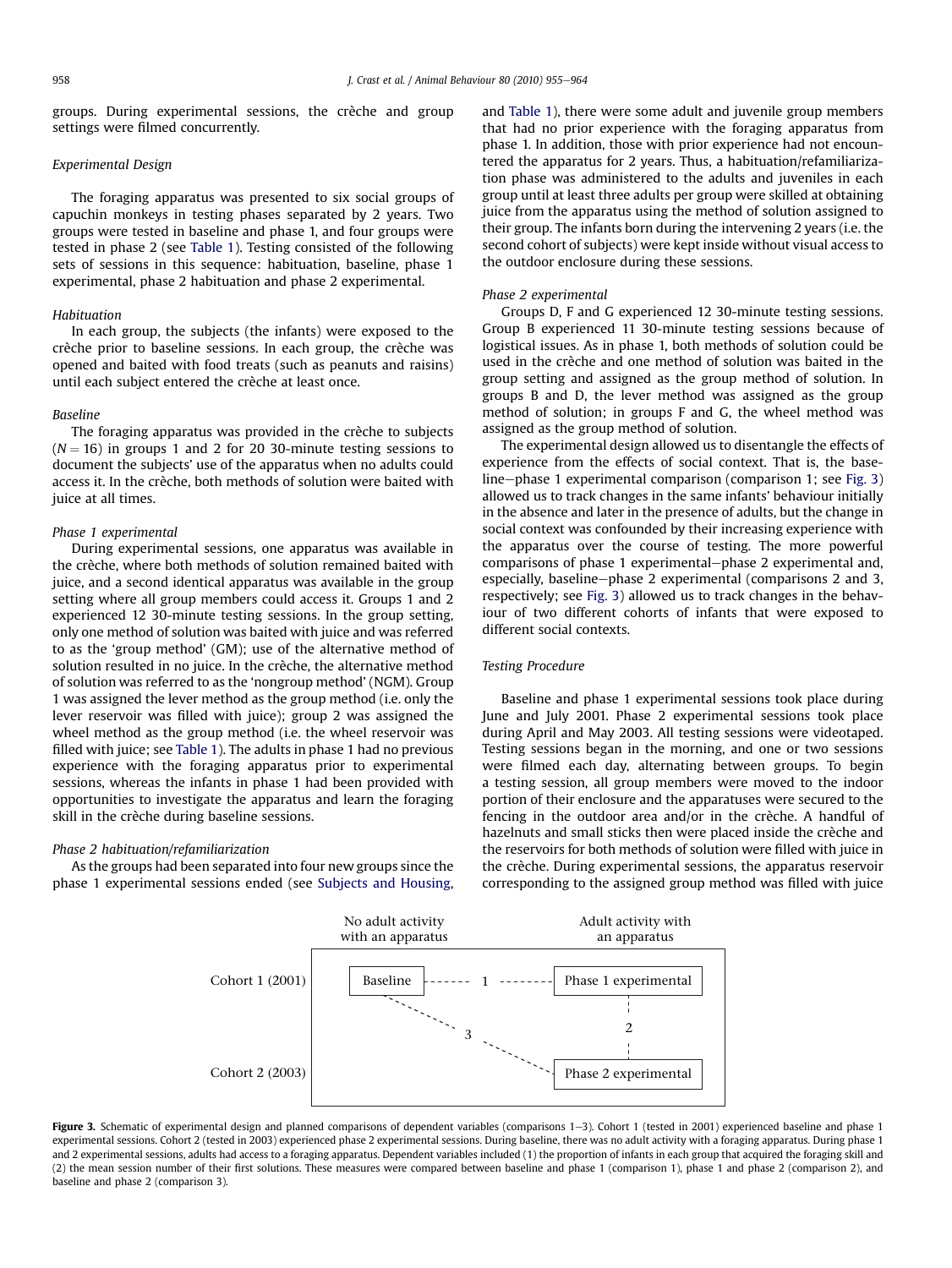in the group setting. The video camera(s) were set up and a testing session began when the group was released into the outdoor enclosure. During data collection for phase 1, one narrator continuously described the activity at the group and crèche apparatuses and identified individuals. During data collection for phase 2, one narrator described the activity and identified individuals at the apparatus in the group setting and a second narrator described all crèche activity and identified individuals inside the crèche.

# Coding and Analysis

Fifteen of 20 baseline sessions and all 12 phase 1 and 2 experimental sessions were coded from video (five baseline sessions from each group were lost or removed because of filming difficulties). For the current analysis, the behaviour of interest was referred to as 'solve' and was coded when subjects operated the functional parts of the apparatus and licked juice from the spout, finger slot or fingers. Each solve was identified as 'lever solve' or 'wheel solve' (see Table 2), then classified as a 'group method solve' or 'nongroup method solve', according to each subject's assigned group method (i.e. the method available in the group setting).

The occurrence of each solve was recorded during consecutive 10 s intervals (i.e. binary  $1-0$  sampling; [Altmann 1974\)](#page-8-0) spanning the duration of each testing session: 15 baseline, 12 experimental sessions focused on the group setting, and 12 experimental sessions focused on the crèche per group. This coding method yielded the frequency of 10 s intervals during which subjects solved in both the group and crèche settings, as the raw frequencies with which subjects solved were difficult to ascertain from the video footage. Two primary coders recorded the subjects' behaviour (the first two authors); one coder narrated the behaviour of infants in each interval and the other recorded the behaviour on a data sheet. Additionally, the two coders resolved any ambiguous solutions. When more than two coders were available for coding, the two primary coders headed up two coding teams and maintained a minimum of 80% agreement of the frequency of intervals during which subjects solved in each session. Upon completion of coding, the two coders rechecked all instances of solves in the crèche and group settings.

For the present analysis, we (1) counted the number of infants in each group that solved using either method of solution in either the group or crèche setting; (2) recorded the session number during which each subject first solved and which method was used in their first solution; and (3) we counted the frequency of 10 s intervals during which subjects solved using the crèche apparatus only during baseline and experimental sessions. For each group, there was a maximum of 2700 baseline intervals (15 30-minute sessions) and 2160 experimental intervals (12 30-minute sessions). Timing/ camcorder errors caused a few sessions to end early, but never by more than 9 min. Across groups, the total number of coded intervals across sessions was never less than 92% of the maximum intended (range 92.0-99.9%; mean: 97.0% of maximum intervals).

To address the prediction that older group members' activity and proficiency with the apparatus would support learning

#### Table 2

Definitions of coded behaviour

a general skill by infants, we compared the proportion of subjects that solved across baseline, phase 1 and phase 2 using chi-square tests for goodness of fit, applying Yates' correction for small sample sizes (comparisons 1, 2 and 3; see [Fig. 3\)](#page-3-0). We also compared the subjects' latency to acquire the foraging skill (i.e. the average session number during which subjects first solved using either method of solution) across baseline, phase 1 and phase 2 using Mann-Whitney  $U$  tests. To verify the change in social context from phase 1 to phase 2, we made the same comparisons with the older group members (adults and juveniles).

To address the prediction that the subjects would develop a preference for solving using the method assigned to their group, we counted the frequency of coded intervals during which each subject solved using the group method (GM) and nongroup method (NGM) of solution. We then calculated the proportion of total intervals during which each subject solved using the group method of solution (GM/GM  $+$  NGM). This yielded a 'group method score' for each subject. If a subject's group method score was greater than 0.5 (chance), the subject was assigned a preference for solving using the group method of solution (i.e. GM preference); if a subject's group method score was less than 0.5, the subject was assigned a NGM preference. If a subject's group method score was 0.5, no preference was assigned. Statistically significant preferences were determined using binomial tests (where  $p = q = 0.5$ ).

#### **RESULTS**

## Influence of Social Context on Infant Learning

The proportion of older group members (adults and juveniles) that solved the foraging apparatus remained relatively constant across phases (approximately 0.75 in both phases); however, on average, the older group members in phase 2 began solving during earlier testing sessions than the older group members in phase 1 (first solutions in phase 1: mean  $+$  SE = session 6.4  $+$  1.0 of 12 sessions,  $N = 15$ , range sessions 2–12; first solutions in phase 2: mean + SE = session  $1.6 + 0.20$  of 12 sessions,  $N = 29$ , range sessions 1–4; Mann–Whitney U test:  $U = 17$ ,  $N_1 = 10$ ,  $N_2 = 22$ ,  $P < 0.001$ ). As the activity and expertise of adult group members with the foraging apparatus increased across baseline, phase 1 and phase 2 sessions, the proportion of subjects that learned to solve increased and their latency to acquire the skill decreased (refer to [Table 3](#page-5-0) and see Proportion of Solvers and [Latency to Acquisition](#page-5-0) below).

#### Proportion of Solvers

The proportion of subjects that solved using either method in either the group or crèche setting increased significantly from baseline to phase 1, from phase 1 to phase 2 and from baseline to phase 2 (comparisons 1, 2 and 3, respectively; see [Fig. 3\)](#page-3-0). During baseline sessions, when no adults could access a foraging apparatus, just 2 of 16 subjects (12.5%) solved in the crèche. Both subjects were from group 1 and both used the wheel method

| Behaviour                         | Definition                                                                                                              |
|-----------------------------------|-------------------------------------------------------------------------------------------------------------------------|
| Solve                             | Subject manipulates the functional parts of the apparatus in the correct sequence to obtain juice and drinks the juice  |
| Lever solve                       | Subject pushes and releases lever with hand or foot and drinks the juice from the spout; a 10 s lag time between        |
|                                   | operating the apparatus and drinking was allowed                                                                        |
| Wheel solve                       | Subject inserts finger or tongue into the finger slot and drinks the juice, by licking juice from the top of the finger |
|                                   | slot or from the fingers after movement of the water wheel                                                              |
| Group method solve (GM solve)     | Subject solves in the crèche using the same method of solution that is baited in the group setting                      |
| Nongroup method solve (NGM solve) | Subject solves in the crèche using the method of solution that is not baited in the group setting                       |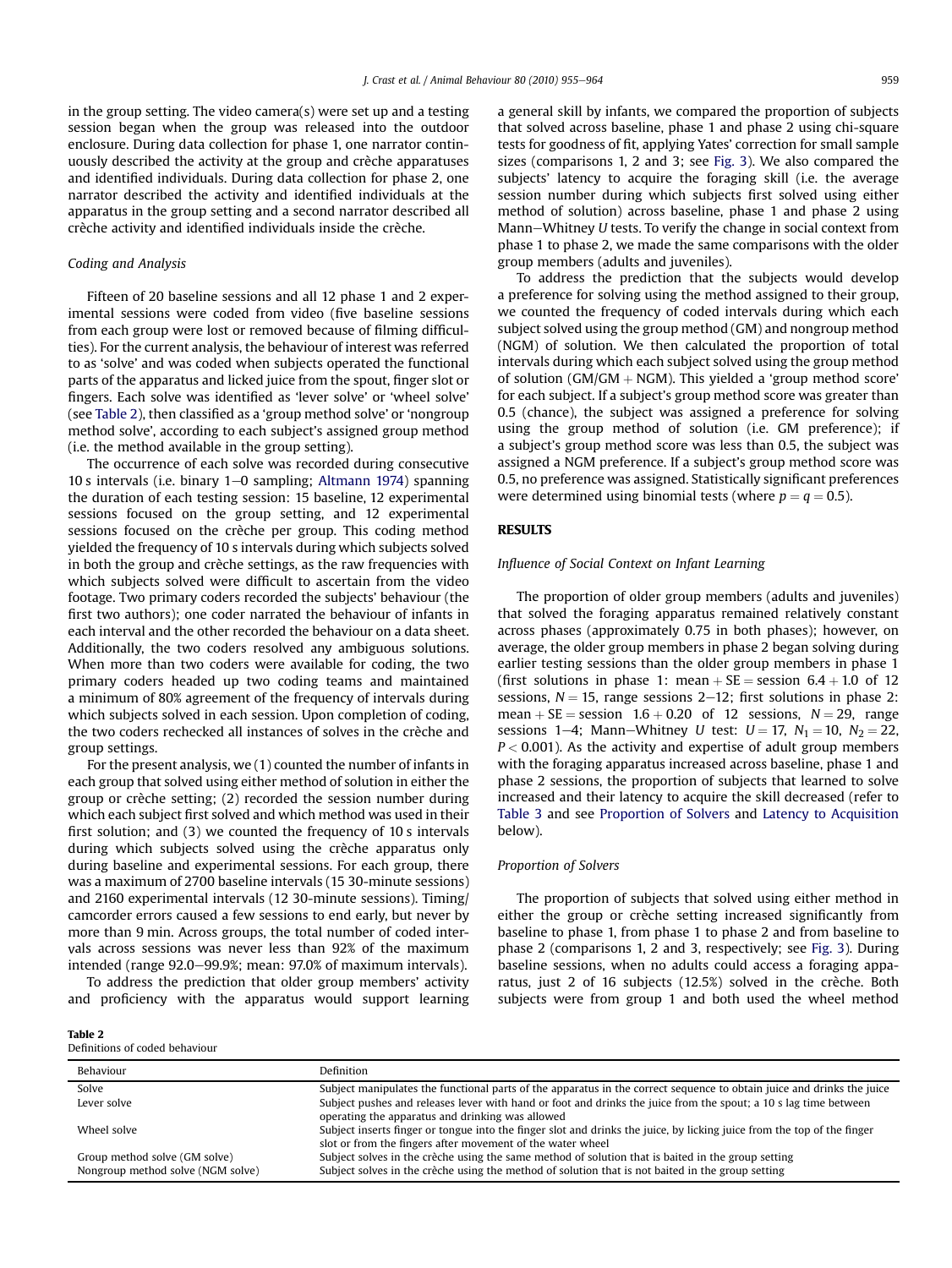<span id="page-5-0"></span>Table 3

## Proportion of subjects (infants ages  $7-18$  months) and adults (adults and juveniles over age 2 years) that solved (obtained juice from the apparatus) during each phase of testing, and latency to acquisition (mean  $+$  SE session number, numbered consecutively from session 1, during which each subject first solved using either method of solution in the group or crèche setting)

|          |               | Proportion of solvers | Latency to acquisition |
|----------|---------------|-----------------------|------------------------|
| Baseline | Infants       | 2 of 16 (12.5%)       | $11.5+3.5$ sessions    |
| Phase 1  | <b>Adults</b> | 11 of 15 (73%)        | $6.4+1.0$ sessions     |
|          | Infants       | 9 of 16 (56%)*        | $6.6 + 0.75$ sessions  |
| Phase 2  | <b>Adults</b> | 22 of 29 (76%)        | $1.6 + 0.20$ sessions  |
|          | Infants       | 11 of 11 (100%)*      | $1.8 + 0.33$ sessions  |

Significant increase from previous phase (chi-square tests:  $P < 0.01$ ). <sup> $\dagger$ </sup> Significant decrease from previous phase (Mann–Whitney U tests:  $P < 0.01$ ).

(Fluffy used the wheel once and Dave used it twice in the same testing session). In phase 1, when the same subjects could access an apparatus in both the group and crèche settings and adults were active in the group setting, seven additional subjects (9 of 16; 56%) solved in either or both the crèche and group settings (three from group 1; six from group 2), a significant increase from baseline (Yates' corrected chi-square test:  $\chi_1^2 = 24.1$ ,  $P < 0.001$ ; odds ratio: 7.9). In phase 2, when subjects first encountered the apparatus in the group and crèche settings in the presence of skilled adults solving in the group setting, all 11 subjects solved in either or both settings (100%), a significant increase from phase 1 (Yates' corrected chi-square test:  $\chi_1^2 = 8.4$ ,  $P < 0.005$ ; odds ratio: 17.8) and baseline (Yates' corrected chi-square test:  $\chi_1^2 = 69.7$ ,  $P < 0.001$ ; odds ratio: 135.1).

## Latency to Acquisition

On average, the phase 2 subjects first solved much sooner than the subjects in baseline and phase 1. During baseline, only two subjects solved in the crèche towards the end of baseline testing; Fluffy solved during the eighth and Dave solved during the 15th of 15 sessions (mean  $+$  SE = session 11.5  $+$  3.5, N = 2). During phase 1, the subjects' mean session of first solution was about halfway through phase 1 testing sessions during the sixth of 12 sessions  $(mean + SE = session 6.6 + 0.75, N = 9, range sessions 3-11).$ During phase 2, the subjects' mean session of first solution was towards the beginning of testing (mean  $+$  SE = session 1.8  $+$  0.33,  $N = 11$ , range sessions 1-4), a significant decrease from phase 1 (Mann–Whitney U test:  $U = 4.5$ ,  $N_1 = 9$ ,  $N_2 = 11$ ,  $P < 0.001$ ).

Most subjects in both experimental phases showed a preference for using the group method of solution in the crèche where both methods were baited with juice (i.e. the majority of solutions in the crèche corresponded to the method of solution baited in the group setting for most subjects; see Table 4). In phase 1, five of 16 subjects solved in the crèche. Four of those five subjects preferred to use the group method of solution, three of whom (Ken, Fred and Chunky) used the group method of solution significantly more often than expected by chance (binomial tests:  $P < 0.01$ ; see Table 4). In phase 2, nine of 11 subjects solved in the crèche. Seven of those nine subjects preferred using the group method of solution, one of whom (Cabuki) used the group method of solution significantly more often than expected by chance (binomial test:  $P < 0.0001$ ; see Table 4). Overall, a majority of subjects (11 of 14) that solved in the crèche used the group method of solution exclusively or in a majority of their solutions, and five of those 11 subjects demonstrated a statistically significant preference for the group method. The other three of the 14 subjects that solved in the crèche preferred the nongroup method of solution.

## Method of First Solution

The location (group or crèche setting) and the method (GM or NGM) of each subject's first solution are both relevant to the development of the subjects' preferences for a particular method of solution in the crèche. Seven of the 14 subjects that solved in the crèche during experimental sessions first solved in the group setting, where only the group method of solution was available, and all seven of those subjects maintained a preference for the group method of solution when solving in the crèche (see [Table 5](#page-6-0)). Three subjects maintained this preference despite discovering the nongroup method of solution in the crèche (Fred, Janis and Stan). The other seven subjects' first solutions occurred in the crèche. Five of these subjects maintained a preference for the method of solution they first used (see [Table 5\)](#page-6-0). Of these five subjects, Ken and Elvis first solved using the group method of solution during experimental sessions and used that method exclusively in subsequent solutions. Fluffy first solved in the crèche during baseline sessions using the wheel method. Fluffy's group was later assigned the lever method for phase 1 experimental sessions, but Fluffy continued to use the wheel method exclusively when solving in the crèche despite using the lever method in the group setting several times. Tonya and Houdini first solved using the nongroup method in the

|--|--|

Frequency of intervals during which subjects solved using the group method of solution in the crèche during experimental testing

| Subject | Phase,<br>group | Total solve intervals<br>$(GM+NGM)$ | Frequency of GM<br>solve intervals | GM score<br>$(GM/GM+NGM)$ | Assigned method<br>preference | $P$ (binomial tests) |
|---------|-----------------|-------------------------------------|------------------------------------|---------------------------|-------------------------------|----------------------|
| Fluffy  | 1, 1            |                                     |                                    | $\Omega$                  | <b>NGM</b>                    | $0.004*$             |
| Dave    | 1, 1            |                                     |                                    |                           | <b>GM</b>                     | 0.125                |
| Ken     | 1, 1            |                                     |                                    |                           | <b>GM</b>                     | $0.008*$             |
| Fred    | 1, 2            | 18                                  | 15                                 | 0.83                      | <b>GM</b>                     | $0.003*$             |
| Chunky  | 1, 2            | õ                                   |                                    |                           | <b>GM</b>                     | $0.004*$             |
| Janis   | 2, B            |                                     |                                    | 0.75                      | <b>GM</b>                     | 0.109                |
| Stan    | 2, B            | 12                                  |                                    | 0.75                      | <b>GM</b>                     | $0.054*$             |
| Elvis   | 2, B            |                                     |                                    |                           | <b>GM</b>                     | 0.250                |
| Houdini | 2, D            | 18                                  |                                    | 0.16                      | <b>NGM</b>                    | $0.003*$             |
| Tonya   | 2, D            |                                     |                                    | 0.20                      | <b>NGM</b>                    | 0.156                |
| Pel     | 2. F            |                                     |                                    | 0.67                      | <b>GM</b>                     | 0.234                |
| Tonto   | 2, F            |                                     |                                    |                           | <b>GM</b>                     | 0.250                |
| Mobe    | 2, G            |                                     |                                    |                           | <b>GM</b>                     | 0.500                |
| Cabuki  | 2, G            | 15                                  | 15                                 |                           | <b>GM</b>                     | $< 0.001*$           |

Preferences for solving using the group method (GM) and nongroup method (NGM) of solution are noted.

 $*$  Denotes statistical significance at  $\alpha = 0.05$  with a two-tailed binomial test where  $p = q = 0.5$ .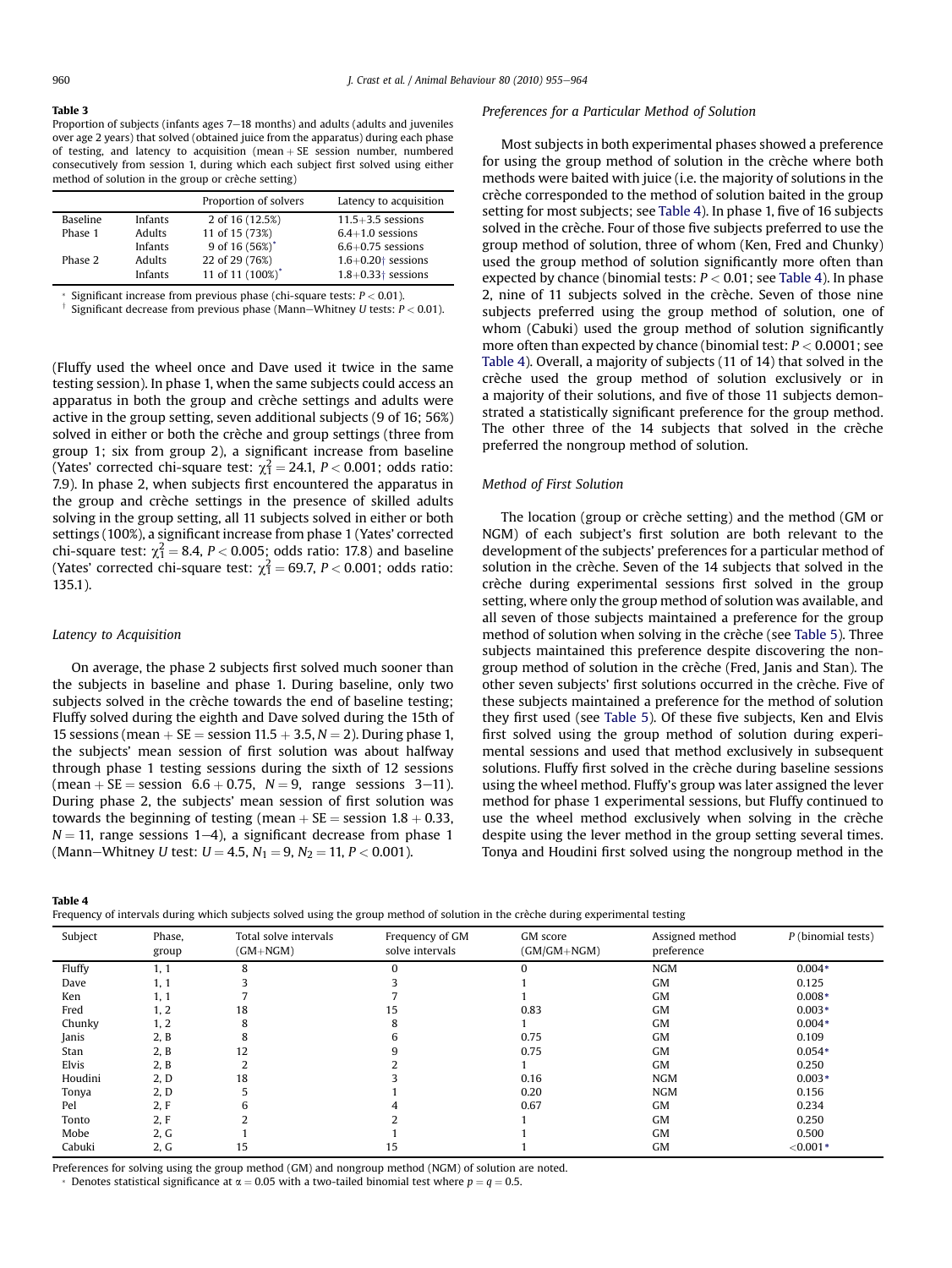<span id="page-6-0"></span>

| Table 5                                                                                                                   |
|---------------------------------------------------------------------------------------------------------------------------|
| List of subjects that solved the apparatus in the crèche, grouped by location of first solution (group setting or crèche) |

| Subject | Group, group<br>method | Phase of first<br>solution | Location of first solution.<br>method used | Used both methods<br>in crèche | Preference for group<br>method in crèche | Preference corresponds<br>to first solution? |
|---------|------------------------|----------------------------|--------------------------------------------|--------------------------------|------------------------------------------|----------------------------------------------|
| Fred    | 2, W                   | Phase 1                    | Group, W                                   | مما                            | $\mathbf{v}^*$                           | مما                                          |
| Chunky  | 2, W                   | Phase 1                    | Group, W                                   |                                | $\blacktriangleright$                    | مما                                          |
| Janis   | B, L                   | Phase 2                    | Group, L                                   | مما                            | ✔                                        | ້                                            |
| Stan    | B, L                   | Phase 2                    | Group, L                                   | مما                            | $\blacktriangleright$                    | ້                                            |
| Tonto   | F, W                   | Phase 2                    | Group, W                                   |                                | مما                                      | ້                                            |
| Mobe    | G, W                   | Phase 2                    | Group, W                                   |                                | مما                                      |                                              |
| Cabuki  | G, W                   | Phase 2                    | Group, W                                   |                                | $\blacktriangleright$                    | ້                                            |
| Fluffy  | 1, L                   | Baseline                   | Crèche. W                                  |                                |                                          | ✔                                            |
| Dave    | 1, L                   | Baseline                   | Crèche. W                                  | مما                            | مما                                      |                                              |
| Ken     | 1, L                   | Phase 1                    | Crèche, L                                  |                                | $\mathbf{v}^*$                           | مما                                          |
| Elvis   | B, L                   | Phase 2                    | Crèche, L                                  |                                | ✔                                        |                                              |
| Houdini | D, L                   | Phase 2                    | Crèche. W                                  | مما                            |                                          | ✔                                            |
| Tonya   | D, L                   | Phase 2                    | Crèche. W                                  | ✔                              |                                          | مما                                          |
| Pel     | F, W                   | Phase 2                    | Crèche. W                                  | مما                            | ↙                                        |                                              |

Columns from left to right: subject; subject's group and the assigned group method (L = lever method; W = wheel method); the testing phase during which each subject's first solution occurred; the location of each subject's first solution (group or crèche) and the method used in the first solution (L or W); whether each subject discovered both methods of solution in the crèche (check = yes); whether each subject preferred the group method of solution when solving in the crèche (an asterisk denotes a statistically significant preference; see [Table 4](#page-5-0)); and whether each subject's preference corresponded to the method they used in their first solution.

crèche during experimental sessions and, despite later using the group method of solution in the group setting, both subjects preferred the nongroup method of solution when solving in the crèche throughout experimental sessions. Thus, 12 of the 14 subjects that solved in the crèche preferred the method of solution they first used (see Table 5).

Two subjects' preferences in the crèche did not follow the method they first used: Dave (phase 1) and Pel (phase 2) preferred the group method of solution despite having first solved using the nongroup method in the crèche (see Table 5). Like Fluffy, Dave first solved in the crèche during baseline sessions using the wheel method, which later became the nongroup method during phase 1. Unlike Fluffy, however, Dave used the group method exclusively when solving in the crèche during experimental sessions. Pel first solved in the crèche using the nongroup method of solution during experimental sessions but used the group method more often than the nongroup method in subsequent crèche solutions. Also noteworthy, Chunky moved from a 'wheel group' in phase 1 to a 'lever group' in phase 2 and his method preferences in the crèche corresponded with the method baited in the group setting in each phase. In phase 1, Chunky, then a focal subject, used the wheel method exclusively when solving in the crèche (binomial test:  $P = 0.004$ ; see [Table 4\)](#page-5-0). Later in phase 2, Chunky, no longer a focal subject but still fitting through the crèche entryway, demonstrated a significant preference for using the lever method to solve in the crèche (30 of 34 intervals: binomial test: P < 0.001). Altogether, 12 of 14 subjects that solved the crèche apparatus preferred to use the method of solution that they first performed.

# DISCUSSION

# Induction of Traditions

In the present study, the fundamental requirements of a behavioural tradition were met in captive tufted capuchin monkeys. Our first prediction, regarding the influence of adult presence and proficiency on the infants' acquisition of a general skill, was supported unequivocally: the social context contributed to acquisition of a skill by new practitioners and the skill was maintained over time in a new cohort of practitioners. During baseline, when infants had access to a foraging apparatus away from adult interference, only two of 16 infants learned a method of solution. Subsequently, during phase 1 experimental sessions, when adults had access to an apparatus in the group setting, seven

additional infants learned a method of solution. Phase 2 was administered with a new cohort of infants to disentangle the effects of experience with the apparatus (i.e. during baseline sessions) from the effects of social context (namely, the presence of adults interacting with an apparatus). During phase 2, all 11 infants learned at least one method of solution, and they acquired the skill faster than the infants in phase 1, despite the latter infants' prior exposure to the apparatus during baseline sessions.

These results confirm the influence of adult presence and activity on the infants' acquisition of the foraging skill. It appeared that the mere presence of adults near and/or using an apparatus reduced the infants' neophobia and/or facilitated their interaction with an apparatus. Although we cannot yet confirm the sociallearning mechanisms that supported the infants' learning, such a scenario is typical of capuchins learning about food (e.g. [Visalberghi & Addessi 2003\)](#page-9-0). Overall, this study, along with other laboratory investigations of social diffusion in capuchins (e.g. [Dindo](#page-8-0) [et al. 2007, 2009\)](#page-8-0) provide support for the proposal that wild capuchin populations have traditions (e.g. [Panger et al. 2002; Perry](#page-8-0) et al. 2003; O'[Malley & Fedigan 2005b\)](#page-8-0), although each case must be verified independently.

An important issue in studies of skill acquisition is the spatial proximity of group members. During the interstice between phases in the present study, the phase 1 groups were separated into four smaller groups and transferred into smaller enclosures (phase 1 mean space =  $486 \text{ m}^3$ ; phase 2 mean space =  $50 \text{ m}^3$ ). It is possible that the smaller enclosures in phase 2 contributed to the monkeys' increased activity with the apparatus compared to those in phase 1, as there was less room to move away and engage in other activities. A second, related possibility is that the smaller space may have provided phase 2 infants with increased social-learning opportunities if infants were necessarily in closer proximity to others interacting with the apparatus.

Data from phase 1 do not support these possibilities, as the individual space for monkeys in group 1 was 60% of that for monkeys in group 2 and there was no discernable difference in the infants' response to the apparatus between the groups, as presently measured (see [Table 6](#page-7-0)). Furthermore, recent evidence suggests that capuchins' social interactions decrease in crowded conditions [\(van](#page-9-0) [Wolkenten et al. 2006](#page-9-0)), as appears to be the case in other nonhuman primate species as well (e.g. [Erwin 1979\)](#page-8-0). This would suggest that the spatial change in housing between phases reduced social-learning opportunities for the phase 2 infants, in which case the effect of the social context observed in this study overrode any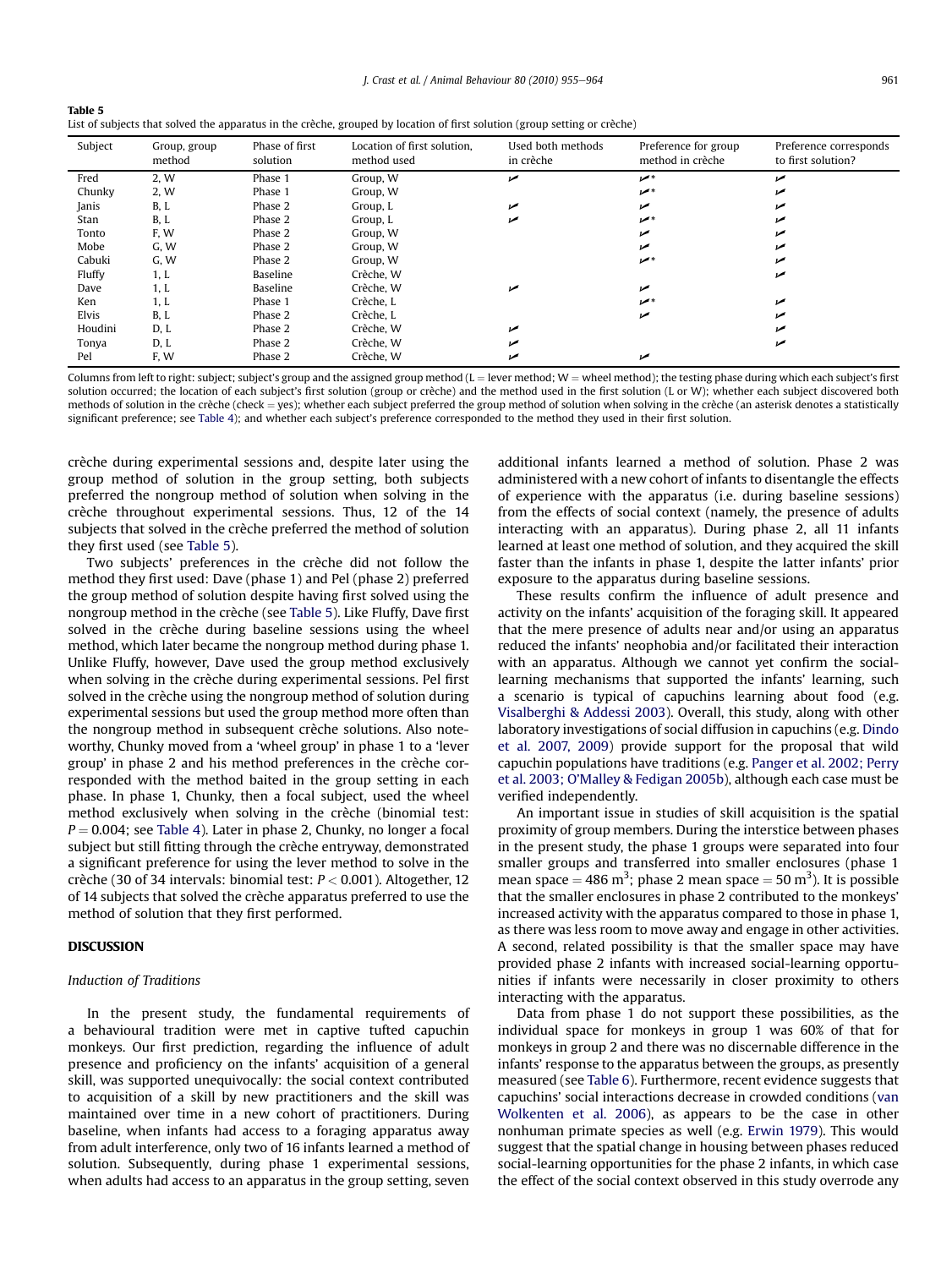#### <span id="page-7-0"></span>Table 6

Comparing individual space of groups 1 and 2 of phase 1 and the two dependent variables examined in this study: the proportion (and percentage) of subjects in each group that solved the foraging apparatus and the mean session number during which subjects in each group first solved the foraging apparatus

|                                              | Group 1             | Group 2                                      |
|----------------------------------------------|---------------------|----------------------------------------------|
| Individual space*                            | 22.95 $m^3$ /monkey | 38.31 $m^3$ /monkey                          |
| Proportion of solvers (%)                    |                     | 3 of 5 subjects (60%) 6 of 11 subjects (55%) |
| Mean session of first solution+SE $6.0+1.95$ |                     | $6.83 + 0.77$                                |

\* Individual space [\(Erwin 1979\)](#page-8-0): the average amount of space available to each individual in a group; calculated by dividing the space inside a group's enclosure (in m<sup>2</sup> or m<sup>3</sup>) by the number of individuals in the group (N).

crowding effects. However, it is also possible that the smaller space in phase 2 was not sufficient to reduce social interactions, in which case the spatial change in housing between phases had no effect on the infants' learning opportunities. At this time we have no evidence to support an effect of spatial change between phases and further study is needed to evaluate the effects of spatial context on individual learning.

#### Method Bias

We have ambiguous support for the hypothesis that the particular form, or method, used by proficient group members would bias new practitioners towards using the same method. As predicted, most infants that solved in the crèche used the group method exclusively or for the majority of their solutions (11 of 14 infants). However, seven of those 11 infants first solved in the group setting, where only the group method of solution was available; and overall most infants that solved in the crèche preferred the method they used during their first solution (12 of 14 infants). These data suggest that the infants may have developed a response habit based on the reinforcement gained during their first solutions (e.g. see [Pesendorfer et al. 2009](#page-9-0)). Although we cannot unambiguously attribute their bias for the group method of solution in the crèche to the social context, this issue does not detract from our primary finding that the social context supported the infants' learning a method of solution.

At this time, we cannot identify specific social-learning mechanisms that may have contributed to the infants' first solutions. Based on our observations during data collection, we hypothesize that stimulus enhancement, social facilitation of apparatus exploration and co-action with others at the apparatus all played a role in the method of solution the infants first used. For example, it is possible that other group members' activity with the group and/or crèche apparatuses drew the infants' attention towards specific features (i.e. the lever, spout, or wheel) prior to and following their first contact with the apparatus and their first solutions. Thus, the infants' preferences for a particular method of solution in the crèche over the period of the study was probably a product of both a supportive social context facilitating their continued interaction with the apparatus and the reinforcement (i.e. juice) gained during their first and subsequent solution(s).

#### Conformity to Group Norms

There is a growing interest in understanding whether conformity to group norms contributes to the maintenance of traditions within groups of animals (e.g. [Whiten et al. 2005; Dindo et al. 2009;](#page-9-0) [Pesendorfer et al. 2009\)](#page-9-0). The development and maintenance of a tradition does not require that individuals discover all possible techniques before adopting a specific, group-common technique; rather, a tradition requires that new practitioners adopt a particular behaviour pattern due, in part, to social influences. Nevertheless, conformity may play a role in a tradition's spread and maintenance within a group. For example, [Perry \(2009\)](#page-8-0) showed that some individuals in wild groups of white-faced capuchins in Costa Rica conform to (i.e. developed the same preferences as) other group members' preferred method of processing the Luehea fruit (i.e. the pounding and scrubbing methods), thus propagating the tradition in new practitioners. Similarly, in a study with captive capuchins, [Dindo et al. \(2009\)](#page-8-0) showed that a majority of subjects preferred to use the foraging technique (one of two) that was demonstrated by a trained model. These studies imply that while many group members learn a specific behaviour pattern through a response habit formed following their initial reinforced action sequence(s), others might conform to the technique used by others. In this way, both processes may drive tradition maintenance in groups of animals.

In the present study, three subjects (Dave, Pel and Chunky) may have conformed to the group method of solution when solving in the crèche. Both Dave and Pel first solved using the nongroup method of solution in the crèche, but subsequently used the group method of solution more often in the crèche. Chunky shifted his solution preference in the crèche to match the current group method of solution (when he went from a wheel-baited group in phase 1 to a lever-baited group in phase 2). Further analysis is planned to determine how these subjects' individual and social experiences with the apparatus led to their method preferences in the crèche. Currently, however, their behaviour supports the notion that both conformity to group norms by some group members and the individuals' reinforcement histories contribute to tradition maintenance in groups of animals.

# Conclusions

The present study demonstrates that social context powerfully affects young capuchins' acquisition of a foraging skill, in this case, obtaining juice from a dispensing apparatus. Results from this study support the implications from field research that wild groups of capuchin monkeys can develop behavioural traditions that are maintained over time. Furthermore, our results suggest that conformity to a single group-common technique, when more than one is available, is not likely to be the primary mechanism driving tradition maintenance in new practitioners. Rather, our results suggest that the formation of a response habit (e.g. an action sequence that is repeated because of its past reinforcement) can account for the development of most individuals' preferred technique. It seems likely that social influences (e.g. stimulus enhancement, social facilitation) contribute to an individual's development of a response habit, because they influence the occurrence of initial reinforcement. The results presented here cannot address this plausible inference, however, since our data do not account for each subject's social experiences and personal reinforcement history leading up to, and following, their first solutions.

The two-action task-two-group design is common in captive studies of traditions (see [Whiten & Mesoudi 2008](#page-9-0)); however, ours is the first to track skill acquisition across two generations within social groups whose memberships stayed relatively stable over the course of the study. In addition, by employing an open diffusion paradigm, we simulated a naturalistic learning environment for young capuchins, in which youngsters explore and practise foraging skills relatively independently of their mothers. For example, young brown capuchin monkeys in Ralleighvallen, Suriname learn to harvest beetle larvae from bamboo stalks by investigating sites where larvae have been extracted by previous foragers [\(Gunst et al. 2008](#page-8-0)). Our experimental design differs from the commonly used observer-demonstrator paradigm, which is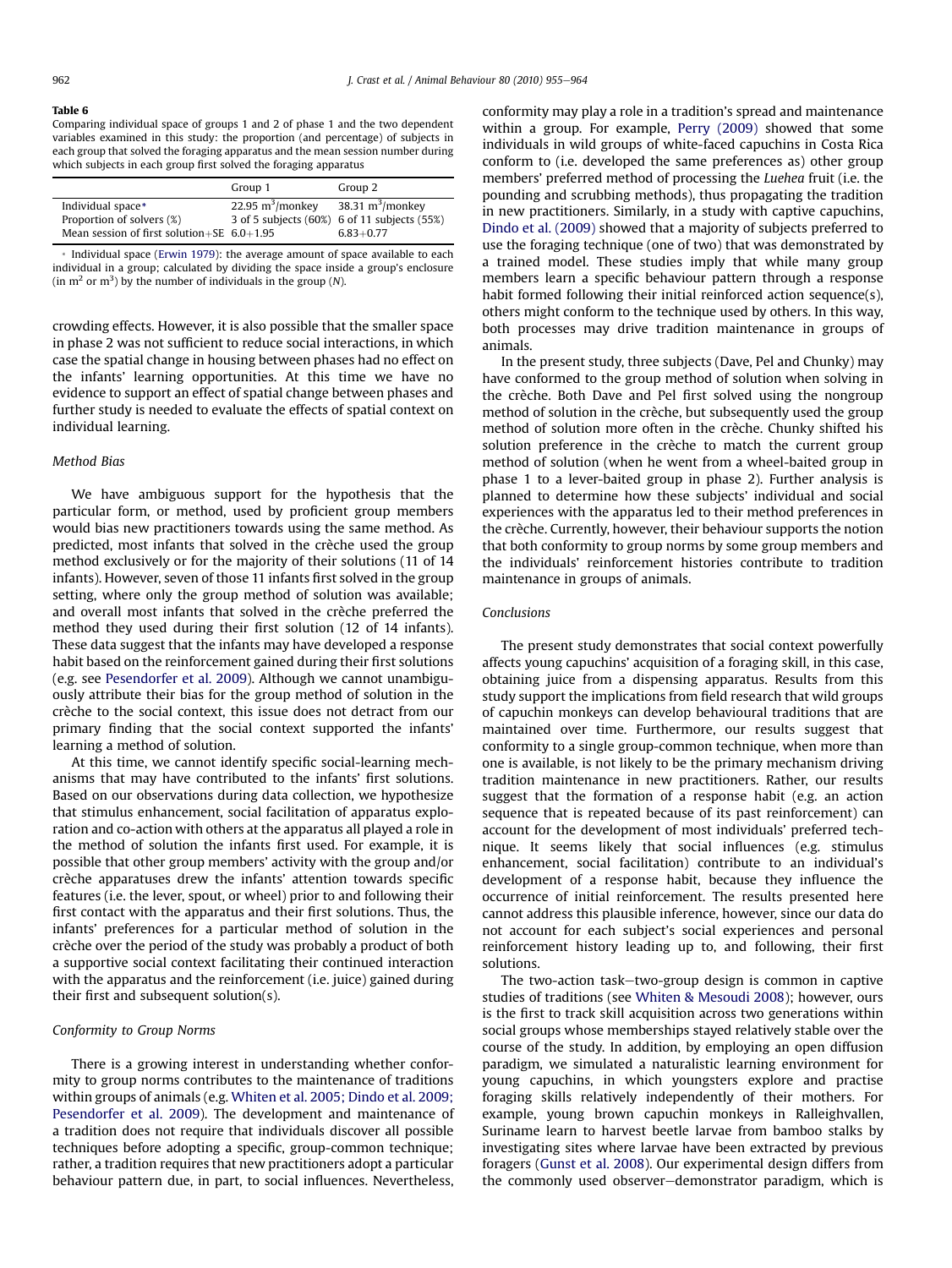<span id="page-8-0"></span>best employed with species that learn new skills directly through interaction with a skilled social partner, such as a parent (e.g. tamarins: Humle & Snowdon 2008; hamsters: [Previde & Poli 1996;](#page-9-0) rats: Aisner & Terkel 1992; aye-ayes: Krakauer 2006; orang-utans: Jaeggi et al. 2010).

In the present study, a supportive social environment facilitated learning in young capuchins living in large, mixed-age social groups. Young individuals learned a foraging skill far more effectively in the company of proficient others than in any other circumstance. In this study, and in large social groups in general, the degree of social influence on an individual's acquisition and continued use of a particular behavioural pattern likely varies across group members and over time for each individual. How much the social context supports the acquisition and maintenance of a particular behaviour pattern depends on a variety of factors that are constantly in flux, including an individual's age, social rank, personality, the behaviour of those it associates with, and the extent to which they pay attention to what others are doing (Coussi-Korbel & Fragaszy 1995). In general, however, an individual's acquisition of a novel skill benefits from the social context through a variety of mechanisms (social facilitation, stimulus enhancement, etc.) coupled with experiences with the task at hand (e.g. Kenward et al. 2006; Humle & Snowdon 2008; Thornton & Malapert 2009).

To determine how the social context supported the infants' learning and level of proficiency at obtaining juice from the apparatus in the present study, we are currently analysing each infant's social interactions with various classes of other group members (including kin, nonkin adults and juveniles, and other infants), their individual reinforcement histories with the apparatus, and the extent to which each subject engaged in individual exploration and various types of social interactions at the apparatus (e.g. scrounging juice from others' use of the apparatus, simultaneously contacting and/or obtaining juice from the apparatus with others, and visual attention directed at others' actions with the apparatus). This analysis will help us to determine the processes underlying the infants' skill acquisition and method preferences in the crèche, and shed light on the process of tradition development and maintenance in wild capuchins.

#### Acknowledgments

We complied with all institutional guidelines for the ethical treatment of nonhuman animal in conducting this research and received prior approval from the University of Georgia IACUC (no. A1999-10167-c1) and Alpha Genesis, Inc (ASP no. 00-04-01). We thank Greg Westergaard (Director of Research at Alpha Genesis), Katrina Landau, Kassie Scharinghausen, Stacy Chambliss, Allison Cleveland, Robin Cooley, Tomas Pickering, Amanda Atkinson, Anokhi Patel, James Miranda, Caitlin Fissett, Caroline Pitt and staff at Alpha Genesis, Inc. for their assistance in data collection or video coding. This research was supported by a grant from the L.S.B. Leakey Foundation.

#### References

- Agostini, I. & Visalberghi, E. 2005. Social influences on the acquisition of sex-typical foraging patterns by juveniles in a group of wild tufted capuchin monkeys (Cebus nigritus). American Journal of Primatology, 65, 335-351.
- Aisner, R. & Terkel, J. 1992. Ontogeny of pine cone opening behavior in the black rat, Rattus rattus. Animal Behaviour, 44, 327-336.
- Altmann, J. 1974. Observational study of behavior: sampling methods. Behaviour, 49,  $227 - 265$ .
- Biro, D., Inoue-Nakamura, N., Tonooka, R., Yamakoshi, G., Sousa, C. & Matsuzawa, T. 2003. Cultural innovation and transmission of tool use in wild chimpanzees: evidence from field experiments. Animal Cognition,  $6$ , 213–223.
- Bonner, J. T. 1980. The Evolution of Culture in Animals. Princeton, New Jersey: Princeton University Press.
- Bonnie, K. E. & de Waal, F. B. M. 2007. Copying without rewards: socially influenced foraging decisions among brown capuchin monkeys. Animal Cognition,  $10.283 - 292.$
- Bonnie, K. E., Horner, V., Whiten, A. & de Waal, F. B. M. 2007. Spread of arbitrary conventions among chimpanzees: a controlled experiment. Proceedings of the Royal Society B,  $274$ ,  $367-372$ .
- Coussi-Korbel, S. & Fragaszy, D. M. 1995. On the relation between social dynamics and social learning. Animal behaviour,  $50$ ,  $1441-1453$ .
- Dindo, M., Thierry, B. & Whiten, A. 2007. Social diffusion of novel foraging methods in brown capuchin monkeys (Cebus apella). Proceedings of the Royal Society B, 275, 187-193.
- Dindo,M.,Whiten, A. & deWaal, F. M. B. 2009. In-group conformity sustains different foraging traditions in capuchin monkeys (Cebus apella). PLoS ONE, 4, e7858.
- Erwin, J. 1979. Aggression in captive macaques: interaction of social and spatial factors. In: Captivity and Behavior (Ed. by J. Erwin, T. Maple & G. Mitchell), pp. 139-171. New York: Van Nostrand Reinhold.
- Fragaszy, D. M. & Perry, S. 2003. The Biology of Traditions. Cambridge: Cambridge University Press.
- Fragaszy, D. & Visalberghi, E. 2004. Socially biased learning in monkeys. Learning  $&$  Behaviour, 32, 24-35.
- Fragaszy, D., Izar, P., Visalberghi, E., Ottoni, E. & Gomes de Oliveira, M. 2004. Wild capuchin monkeys (Cebus libidinosus) use anvils and stone pounding tools. American Journal of Primatology, 64, 359-366.
- Galef, B. G., Jr. 1980. Diving for food: analysis of a possible case of social learning in wild rats (Rattus norvegicus). Journal of Comparative and Physiological  $P<sub>svcholoy</sub>$  94, 416-425.
- Galef, B. G., Jr. 1992. The question of animal culture. Human Nature, 3, 157-178.
- Gunst, N., Boinski, S. & Fragaszy, D. M. 2008. Acquisition of foraging competence in wild brown capuchins (Cebus apella), with special reference to conspecifics' foraging artefacts as an indirect social influence. Behaviour, 145, 195-229.
- Horner, V., Whiten, A., Flynn, E. & de Waal, F. B. M. 2006. Faithful replication of foraging techniques along cultural transmission chains by chimpanzees and children. Proceedings of the National Academy of Sciences, U.S.A., 103, 13878-13883.
- Huffman, M. A. 1996. Acquisition of innovative cultural behaviours in nonhuman primates: a case study of stone handling, a socially transmitted behaviour in Japanese macaques. In: Social Learning in Animals: the Roots of Culture (Ed. by C. M. Heyes & B. G. Galef, Jr), pp. 267-289. San Diego: Academic Press.
- Humle, T. & Snowdon, C. T. 2008. Socially biased learning in the acquisition of a complex foraging task in juvenile cottontop tamarins (Saguinus oedipus). Animal Behaviour, 75, 267-277.
- Humle, T., Snowdon, C. T. & Matsuzawa, T. 2009. Social influences on ant-dipping acquisition in the wild chimpanzees (Pan troglodytes verus) of Bossou, Guinea, West Africa. Animal Cognition, Supplement 1, 12, S37-S48.
- Hunt, G. R. & Gray, R. D. 2003. Diversification and cumulative evolution in New Caledonian crow tool manufacture. Proceedings of the Royal Society B, Supplement, 271, S88-S90.
- Jaeggi, A. V., Dunkel, L. P., van Noordwijk, M. A., Wich, S. A., Sura, A. A. L. & van Schaik, C. P. 2010. Social learning of diet and foraging skills by wild immature Bornean orangutans: implications for culture. American Journal of Primatology,  $72.62 - 71$
- Kenward, B., Weir, A. A. S., Rutz, C. & Kacelnik, A. 2005. Tool manufacture by naïve juvenile crows. Nature, 433, 121.
- Kenward, B., Rutz, C., Weir, A. A. S. & Kacelnik, A. 2006. Development of tool use in New Caledonian crows: inherited action patterns and social influences. Animal Behaviour, 72, 1329-1343.
- Krakauer, E. B. 2006. Development of aye-aye (Daubentonia madagascariensis) foraging skills: independent exploration and social learning. Ph.D. thesis, Duke University.
- Leca, J. B., Gunst, N. & Huffman, M. A. 2007. Japanese macaque cultures: inter- and intra-troop behavioural variability of stone handling patterns across 10 troops. Behaviour, 144, 251-281.
- Leca, J. B., Gunst, N. & Huffman, M. A. 2010. Indirect social influence in the maintenance of the stone handling tradition in Japanese macaques (Macaca fuscata). Animal Behaviour,  $79$ ,  $117-126$ .
- Meunier, H., Petit, O. & Deneubourg, J. L. 2008. Social facilitation of fur rubbing behaviour in white-faced capuchins. American Journal of Primatology, 70, 161-168.
- O'Malley, R. C. & Fedigan, L. M. 2005a. Evaluating social influences on food-processing behaviour in white-faced capuchins (Cebus capucinus). American Journal of Physical Anthropology, 127, 481-491.
- O'Malley, R. C. & Fedigan, L. M. 2005b. Variability in food-processing behavior among white-faced capuchins (Cebus capucinus) in Santa Rosa National Park, Costa Rica. American Journal of Physical Anthropology, 128, 63-73.
- Ottoni, E. B. & Izar, P. 2008. Capuchin monkey tool use: overview and implications. Evolutionary Anthropology, 17, 171-178.
- Panger, M. A., Perry, S., Rose, L., Gros-Louis, J., Vogel, E., MacKinnon, K. C. & Baker, M. 2002. Cross-site differences in foraging behaviour of white-faced capuchins (Cebus capucinus). American Journal of Physical Anthropology, 119, 52-66.
- Perry, S. 2009. Conformism in the food processing techniques of white-faced capuchin monkeys (Cebus capucinus). Animal Cognition, 12, 705-716.
- Perry, S., Baker, M., Fedigan, L., Gros-Louis, J., Jack, K., MacKinnon, K. C.,<br>Manson, J. H., Panger, M., Pyle, K. & Rose, L. 2003. Social conventions in wild white-faced capuchin monkeys: evidence for traditions in a Neotropical primate. Current Anthropology, **44**, 241–268.